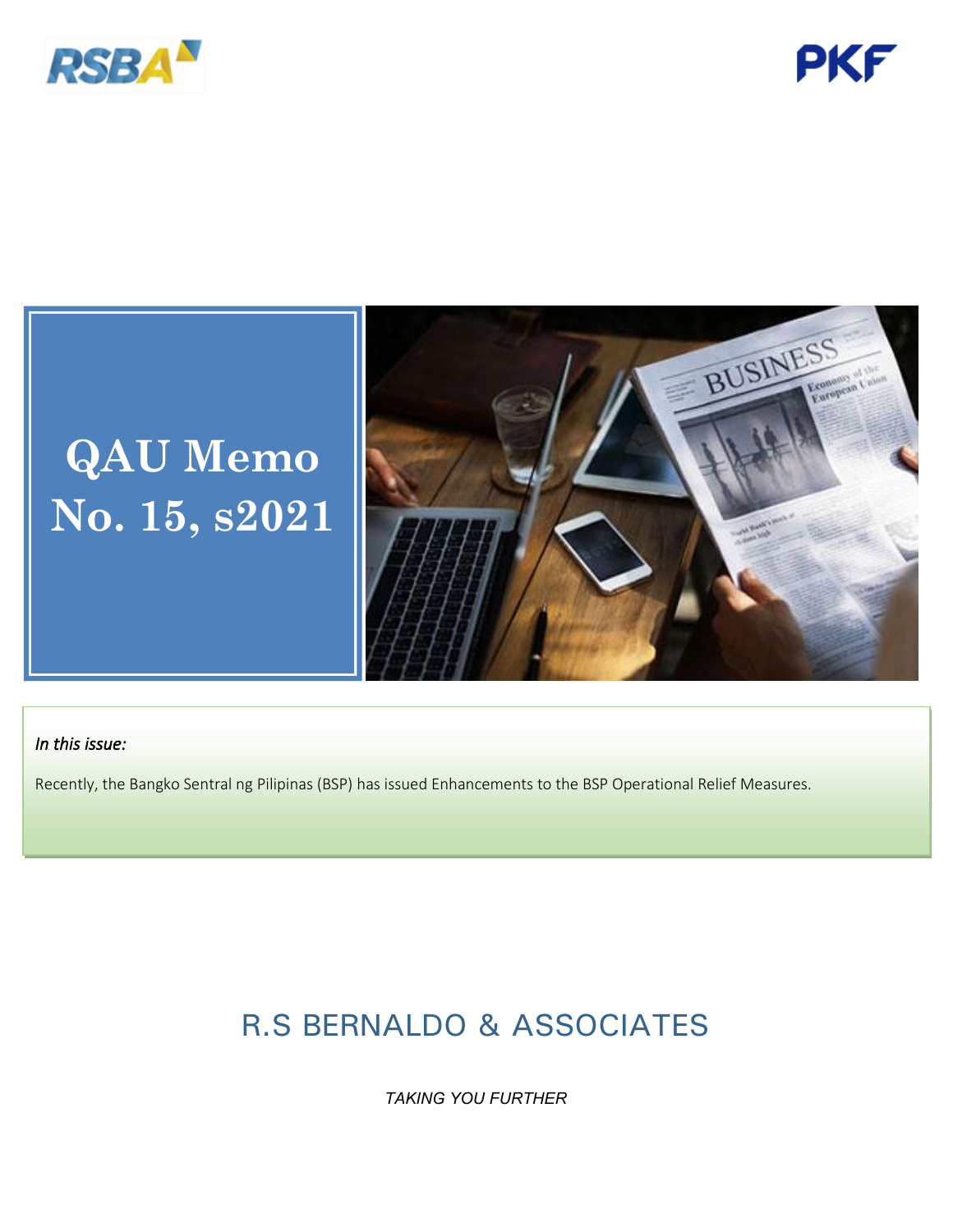



#### MEMORANDUM M-2021-029 Enhancements to the BSP Operational Relief Measures

In light of the ongoing Corona Virus Disease (COVID-19) situation, the BSP approved the amendments to the BSP operational relief measures on 29 April 2021.

- The deadline for the annual submission of the *2020 AFS of BSP-Supervised Financial Institutions (BSFIs) for the 2020 audited financial statements of banks and other financial institutions has been extended by two months to June 30, 2021* from April 30 initially.
- Provisions of BSP Memorandum No. M-2020-011 were amended as follows:

The *validity of other relief measures has been extended until December 31, 2021*. This includes:

- $\checkmark$  the relaxed notification requirements for changes in banking days and hours, and temporary closure of bank branch/branch-lite units and BSFI offices/service units, including their head office;
- $\checkmark$  eased of customer identification requirements; and
- $\checkmark$  waived the fees for applications on license or authority to provide electronic payments and financial services.
	- a) For Bank Branch/Branch-Lite or NSSLA Service Unit, temporary closure of office from March 2020 to 31 December 2021 shall not be subject to the notification requirements under Section 105 of the MORB. Provided, that information on the closure shall be posted on the bank's/NSSLA's website or social media accounts or displayed in conspicuous places in the premises of the affected bank branch/branch-lite or NSSLA service unit, if the latter requirement is practicable.
	- b) For Other BSFI Head Office/Offices/Units, temporary closure of other BSFI head office/offices/units from March 2020 to 31 December 2021 shall be subject to the posting of information on the closure on the BSFI's website/social media account or in conspicuous places in the premises of the affected BSFI head office/office/unit, if the latter requirement is practicable.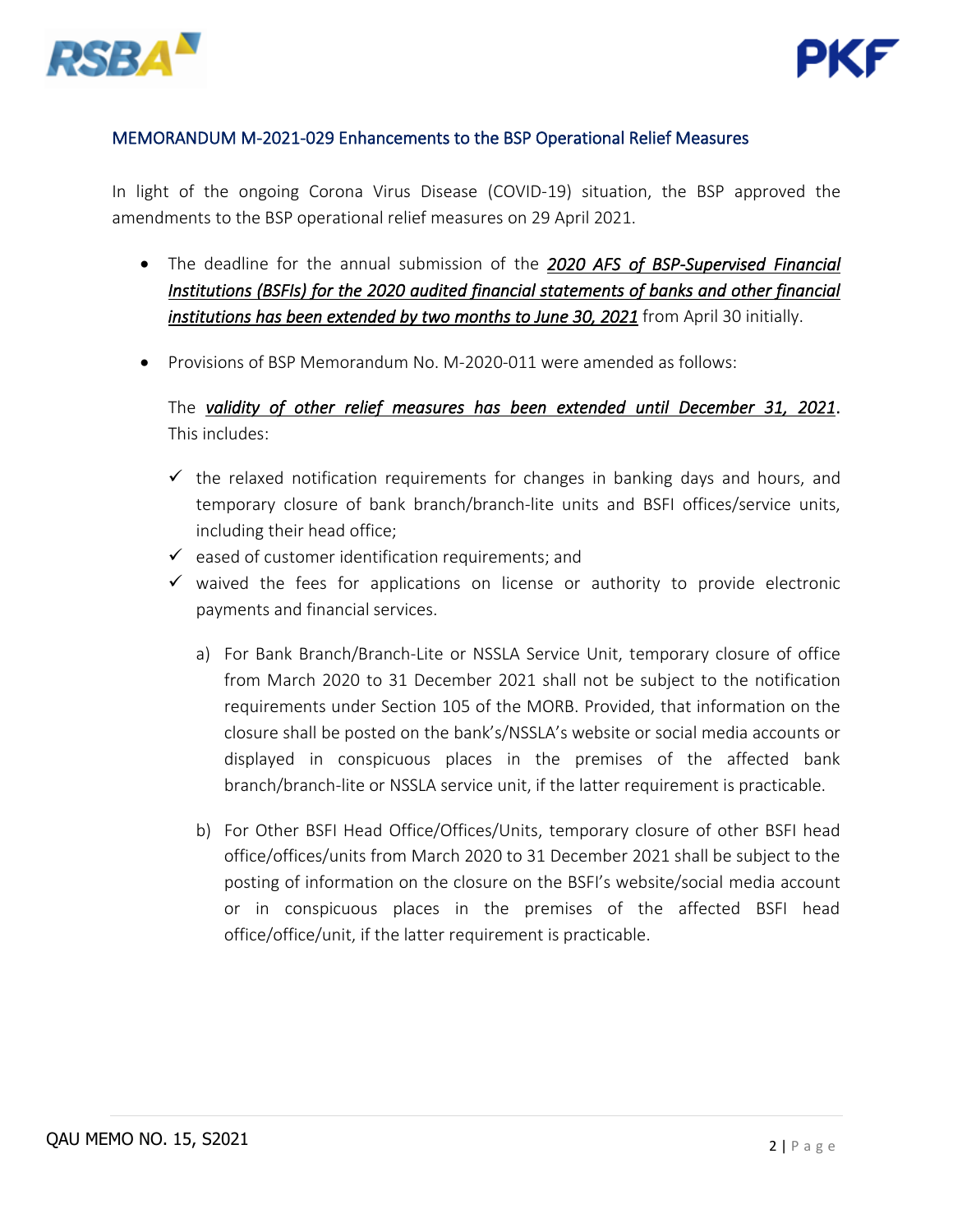



A BSFI is required to submit a consolidated report on the bank head office/branches/branch-lite-units or BSFI head office/offices/service units that were temporarily closed to the appropriate supervising department of the BSP in accordance with the following submission timelines:

- $\checkmark$  Temporary closures from March 2020 to March 2021 on or before March 31, 2021, and
- $\checkmark$  Temporary closures from 01 April 2021 to 31 December 2021 on or before March 31, 2022.

BSFIs are required to submit a report on the offices and branches that have been temporarily closed and to update on the status of the possible re-opening of the establishments.

- BSP Memorandum No. M-2020-015 is further amended by extending the effectivity of the Relief Measure on Customer Identification from June 30, 2020 to December 31, 2021. The period of applicability may be extended depending on the developments of the COVID-19 situation.
- Memorandum No. M-2020-033 is also amended by waiving the filing, processing, and licensing/registration fees related to application of BSFIs for EPFS until December 31, 2021.
- The prior BSP approval requirement for requests for extension of the deadline to open approved bank branches/BLUs under Section 105 of the Manual of Regulations for Banks, as amended by Circular No. 1031 dated February 7, 2019, is waived. A bank which opts to avail of the said relief must notify its supervising department of the deferment of the opening of its approved branches/BLU, provided that the deferment shall not exceed three (3) years from the date of BSP approval of the establishment of subject branch/BLU.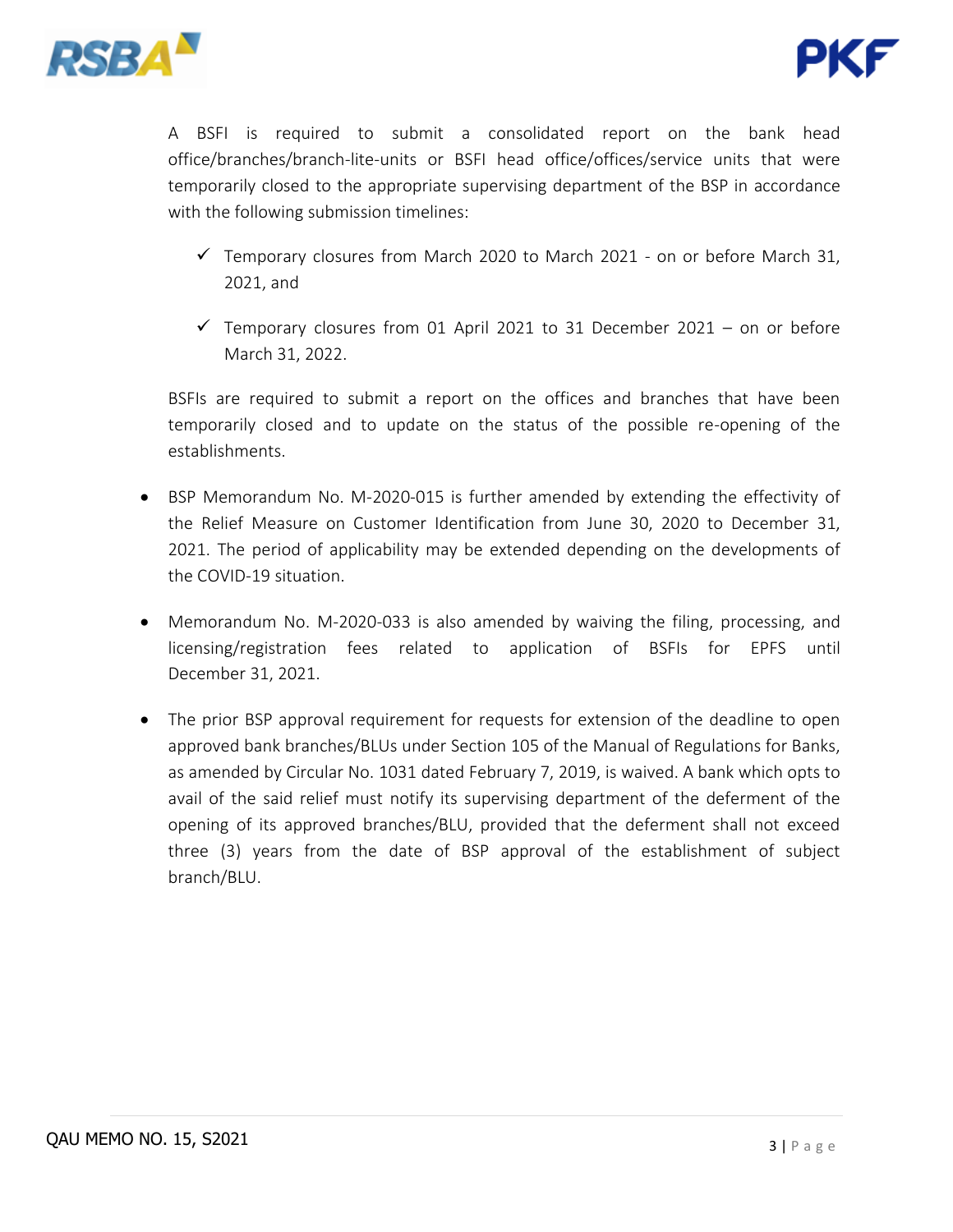



### *References:*

- *[Memorandum No. M-2021-029 Enhancements to the BSP Operational Relief Measures](https://www.bsp.gov.ph/Regulations/Issuances/2021/M-2021-029.pdf)*
- *[Memorandum No. M-2020-011 Additional Relief for BSFIs Affected by Measures to Manage the](https://www.bsp.gov.ph/Regulations/Issuances/2020/m011.pdf)  [Corona Virus Disease 2019 \(COVID-19\) Situation and its Health and Safety Risks](https://www.bsp.gov.ph/Regulations/Issuances/2020/m011.pdf)*
- *[Memorandum No. M-2020-015](https://drive.google.com/file/d/1uCKKi_g4W7vY2onRoE_LxfIdwlX4NR4X/view) Relief Measure on Customer Identification to Manage the Corona Virus Disease 2019 (COVID 19) Situation*
- *[Memorandum No. M-2020-033](https://www.bsp.gov.ph/Regulations/Issuances/2020/m033.pdf) Waiver of Fees Related to the Grant of License or Authority to Provide Types A and B Advanced Electronic Payments and Financial Services (EPFS) as Additional Relief for BSP Supervised Financial Institutions (BSFIs)*